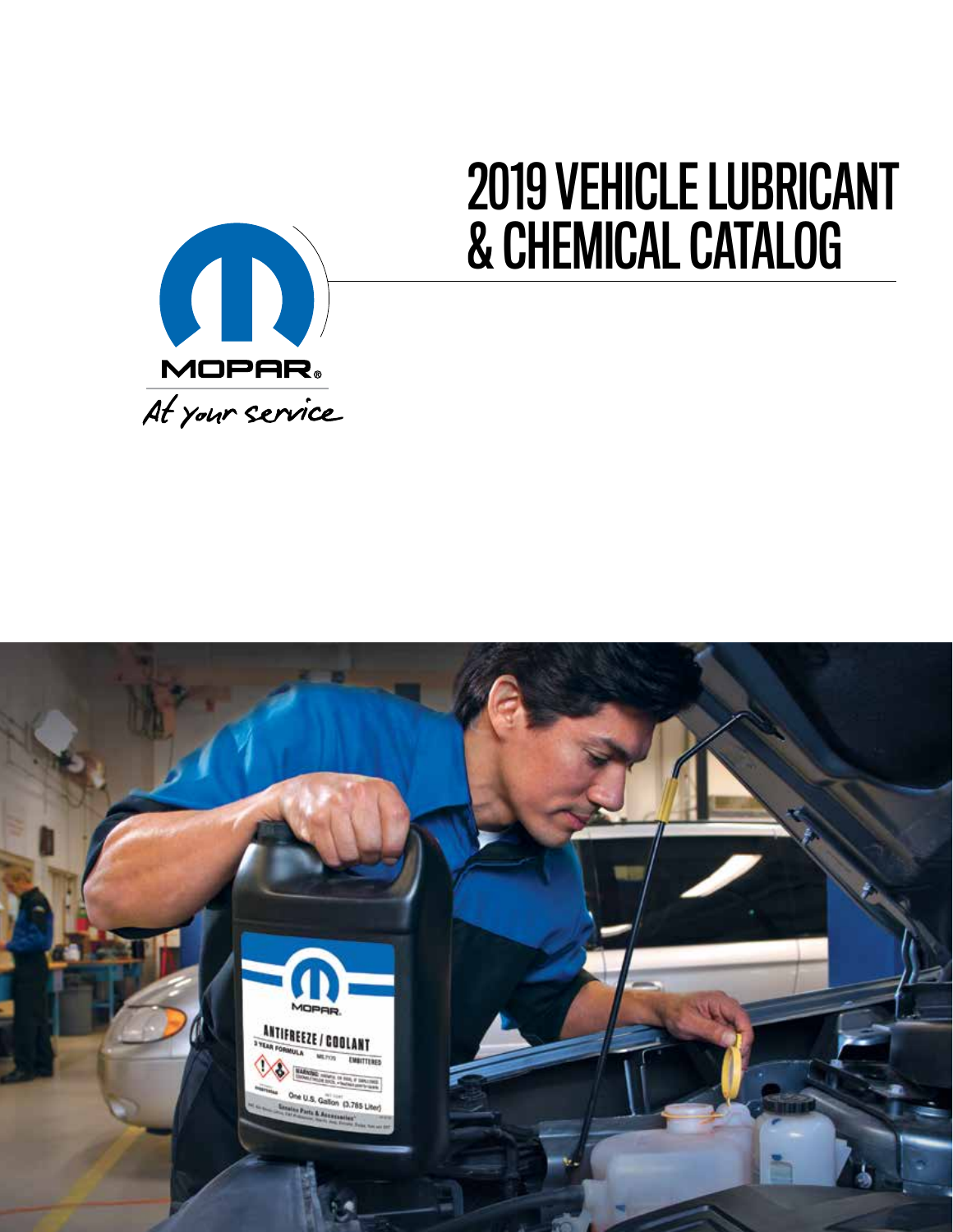## **ALPHABETICAL INDEX**

| <b>ITEM</b>                                 | <b>SIZE</b>             | <b>PART</b><br><b>NUMBER</b> | <b>PAGE</b><br>NO. |
|---------------------------------------------|-------------------------|------------------------------|--------------------|
| AIR CONDITIONING                            |                         |                              |                    |
| 1234YF A/C Refrigerant                      | 160 Oz.                 | 68224028AB                   | 9                  |
| A/C Compressor Oil                          | 7.1 Oz.                 | 68232939AB                   | 8                  |
| <b>Cooling Coil Cleaner</b>                 | 8 Oz.                   | 05170022AB                   | 9                  |
| <b>Cooling Coil Coating</b>                 | 8 Oz.                   | 04728942AC                   | 9                  |
| Electric A/C Compressor Oil                 | 4.2 Oz.                 | 68192413AB                   | 8                  |
| ND-11 A/C Compressor Oil POE Type           | 250 mL                  | 68043289AB                   | 8                  |
| ND-OIL 8 A/C Compressor Oil PAG Type        | 250 mL                  | 82300102AC                   | 8                  |
| ND-OIL 12 A/C Compressor Oil                | 210 mL                  | 68224150AB                   | 9                  |
| R-134A A/C Refrigerant                      | 30 Lb.                  | 82300101AC                   | 9                  |
| RL-897 A/C Compressor Oil POE Type          | 210 mL                  | 68170681AB                   | 8                  |
| SP-15 A/C Compressor Lubricant              | 250 mL                  | 04886129AA                   | 8                  |
| VC-PAG 46 A/C Compressor Lubricant          | 7 Oz.                   | 05114554AD                   | 9                  |
| <b>ASSEMBLY &amp; REPAIR</b>                |                         |                              |                    |
| Anti-Squeak Tape                            |                         | 05019054AA                   | 11                 |
| <b>Black Corrosion Resistant Protectant</b> | 4 Fl. 0z.               | 68317791AA                   | 11                 |
| <b>Cavity Wax Kit</b>                       | 31 Oz.                  | 68042969AB                   | 10                 |
| Cavity Wax Kit Refill                       | 31 Oz.                  | 68042970AB                   | 10                 |
| <b>Electrical Contact Cleaner</b>           | 9.7 Oz.                 | 05018045AB                   | 10                 |
| <b>Flock Tape</b>                           |                         | 68230057AB                   | 11                 |
| Foam Tape                                   |                         | 05019056AA                   | 11                 |
| Foam Tape                                   |                         | 05019057AA                   | 11                 |
| Foam Tape                                   |                         | 05019058AA                   | 11                 |
| <b>Gear Marking Compound</b>                | 4 Fl. Oz.               | 04883065AB                   | 10                 |
| <b>Gel Pack Rain Sensor</b>                 |                         | 68224945AA                   | 11                 |
| Grease Lubricant                            |                         | 05019060AC                   | 11                 |
| MP-50                                       | 9 Oz.                   | 04549626AD                   | 10                 |
| Nickel Anti-Seize Lubricant                 | 8 Oz.                   | 05012249AC                   | 11                 |
| Oil Lubricant                               |                         | 05019059AC                   | 11                 |
| Rear Window Defogger Repair Kit             | 1.5 Gram Kit            | 04549275AB                   | 11                 |
| <b>Rust Penetrant</b>                       | 10.8 Oz.                | 04318039AE                   | 10                 |
| <b>Undercoat Kit</b>                        | 31 Oz.                  | 68042967AB                   | 10                 |
| <b>Undercoat Kit Refill</b>                 | 31 Oz.                  | 68042968AB                   | 10                 |
| <b>AUTOMATIC TRANSMISSION FLUIDS</b>        |                         |                              |                    |
| 8 & 9 Speed ATF                             | 1L                      | 68218925AA                   | 12                 |
| 8 & 9 Speed ATF                             | 1 Qt. Pallet<br>(1,008) | 68218926AA                   | 12                 |
| ASRC & Trade; ATF                           | 1 Qt.                   | 05189966AB                   | 12                 |
| ASRC & Trade; ATF                           | 1 Gal.                  | 05189977AB                   | 12                 |
| ASRC & Trade; ATF                           | 1 Qt. Pallet<br>(1,008) | 05189978AA                   | 12                 |
| ASRC & Trade; ATF                           | 180 Gal. Pallet         | 05189979AA                   | 12                 |
| $ATF+4$                                     | 1 Qt.                   | 68218057AC                   | 12                 |
| $ATF+4$                                     | 5L                      | 68218058AC                   | 12                 |
| $ATF+4$                                     | 220 Qt. Drum            | 68218054AA                   | 12                 |
| $ATF+4$                                     | 1 Qt. Pallet<br>(1,008) | 68218056AA                   | 12                 |
| $ATF+4$                                     | 5L Pallet (180)         | 68218059AA                   | 12                 |
| CVTF+4 Transmission Fluid                   | 1 Qt.                   | 05191184AA                   | 12                 |
| CVTF+4 Transmission Fluid                   | 5L                      | 05191185AC                   | 12                 |
| <b>CVTF+4 Transmission Fluid</b>            | 1 Qt. Pallet<br>(1,008) | 05191186AA                   | 12                 |
| CVTF+4 Transmission Fluid                   | 216 Gal. Pallet         | 05191187AA                   | 12                 |
| DEXRON-VI Automatic Transmission Fluid      | 1 Qt.                   | 68043742AB                   | 13                 |

|                                                                           |                            | <b>PART</b>   | <b>PAGE</b> |
|---------------------------------------------------------------------------|----------------------------|---------------|-------------|
| <b>ITEM</b>                                                               | <b>SIZE</b>                | <b>NUMBER</b> | NO.         |
| <b>AUTOMATIC TRANSMISSION FLUIDS (Continued)</b>                          |                            |               |             |
| Long Life Automatic Transmission Fluid DAF<br>6-SPD AISIN JWS3309         | 1 Qt.                      | 68333587AA    | 13          |
| Long Life Manual Transmission Lubricant                                   | 1 Qt.                      | 68333586AA    | 13          |
| MB236.12 Automatic Transmission Fluid                                     | 1 Qt.                      | 05127382AB    | 12          |
| MB236.12 Automatic Transmission Fluid                                     | 504 Qt.<br>Pallet          | 68002823AA    | 12          |
| SP-IV M Automatic Transmission Fluid                                      | 1 Qt.                      | 68171866AB    | 12          |
| SP-IV M Automatic Transmission Fluid                                      | 1 Gal.                     | 68171869AB    | 12          |
| <b>Transmission Cooler Flush</b>                                          | 1 Gal.                     | 04796268AB    | 13          |
| <b>COOLANT</b>                                                            |                            |               |             |
| <b>IAT FAMILY</b>                                                         |                            |               |             |
| Antifreeze/Coolant 3-Year Formula -<br>Embittered                         | 1 Gal.                     | 04267020AD    | 14          |
| Antifreeze/Coolant 3-Year Formula -<br>Embittered                         | Gal.<br><b>Half Pallet</b> | 68002827AC    | 14          |
| Antifreeze/Coolant 3-Year Formula -<br>Embittered                         | Gal.<br>Pallet             | 04762648AC    | 14          |
| Antifreeze/Coolant 3-Year Formula -<br>Embittered                         | Gal.<br>Drum               | 68002825AC    | 14          |
| <b>HOAT FAMILY</b>                                                        |                            |               |             |
| 50/50 Prediluted Antifreeze/Coolant<br>5-Year/100,000-Mile - Embittered   | 1 Gal.                     | 68051212AC    | 14          |
| 50/50 Prediluted Antifreeze/Coolant<br>5-Year/100,000-Mile - Embittered   | Gal.<br><b>Half Pallet</b> | 68051217AC    | 14          |
| 50/50 Prediluted Antifreeze/Coolant<br>5-Year/100,000-Mile - Embittered   | Gal.<br>Pallet             | 68051216AC    | 14          |
| 50/50 Prediluted Antifreeze/Coolant<br>5-Year/100,000-Mile - Embittered   | Gal.<br>Drum               | 68051218AB    | 14          |
| <b>Concentrate Antifreeze/Coolant</b><br>5-Year/100,000-Mile - Embittered | 1 Gal.                     | 68048953AC    | 14          |
| Concentrate Antifreeze/Coolant<br>5-Year/100,000-Mile - Embittered        | Gal.<br><b>Half Pallet</b> | 68051215AC    | 14          |
| Concentrate Antifreeze/Coolant<br>5-Year/100,000-Mile - Embittered        | Gal. Pallet                | 68051213AC    | 14          |
| <b>Concentrate Antifreeze/Coolant</b><br>5-Year/100,000-Mile - Embittered | Gal. Drum                  | 68051214AB    | 14          |
| <b>OAT FAMILY</b>                                                         |                            |               |             |
| 50/50 Prediluted Antifreeze/Coolant<br>10-Year/150,000-Mile               | 1 Gal.                     | 68163849AB    | 15          |
| 50/50 Prediluted Antifreeze/Coolant<br>10-Year/150,000-Mile               | Gal.<br><b>Half Pallet</b> | 68306482AB    | 15          |
| 50/50 Prediluted Antifreeze/Coolant<br>10-Year/150,000-Mile               | Gal.<br>Pallet             | 68306473AB    | 15          |
| 50/50 Prediluted Antifreeze/Coolant<br>10-Year/150,000-Mile               | Gal.<br>Drum               | 68140973AA    | 15          |
| <b>Concentrate Antifreeze/Coolant</b><br>10-Year/150,000-Mile             | 1 Gal.                     | 68163848AB    | 15          |
| <b>Concentrate Antifreeze/Coolant</b><br>10-Year/150,000-Mile             | Gal.<br><b>Half Pallet</b> | 68306483AB    | 15          |
| Concentrate Antifreeze/Coolant<br>10-Year/150,000-Mile                    | Gal.<br>Pallet             | 68306476AB    | 15          |
| <b>Concentrate Antifreeze/Coolant</b><br>10-Year/150,000-Mile             | Gal.<br>Drum               | 68140983AA    | 15          |
| POAT FAMILY                                                               |                            |               |             |
| 55/45 Premixed Extended Life                                              | 1 Gal.                     | 68334695AA    | 15          |
| <b>COOLANT SYSTEM TREATMENTS</b>                                          |                            |               |             |
| <b>Cooling System Flush</b>                                               | 22 Oz. Bottle              | 04856977AC    | 16          |
| <b>Stop Leak Pellets</b>                                                  |                            | 04318005      | 16          |
| Water Pump Lubricant                                                      | 12 Oz. Bottle              | 68029698AC    | 16          |
| DIESEL FLUIDS                                                             |                            |               |             |
| Diesel Exhaust Fluid                                                      | 55 Gal. Drum               | 68035700AC    | 17          |